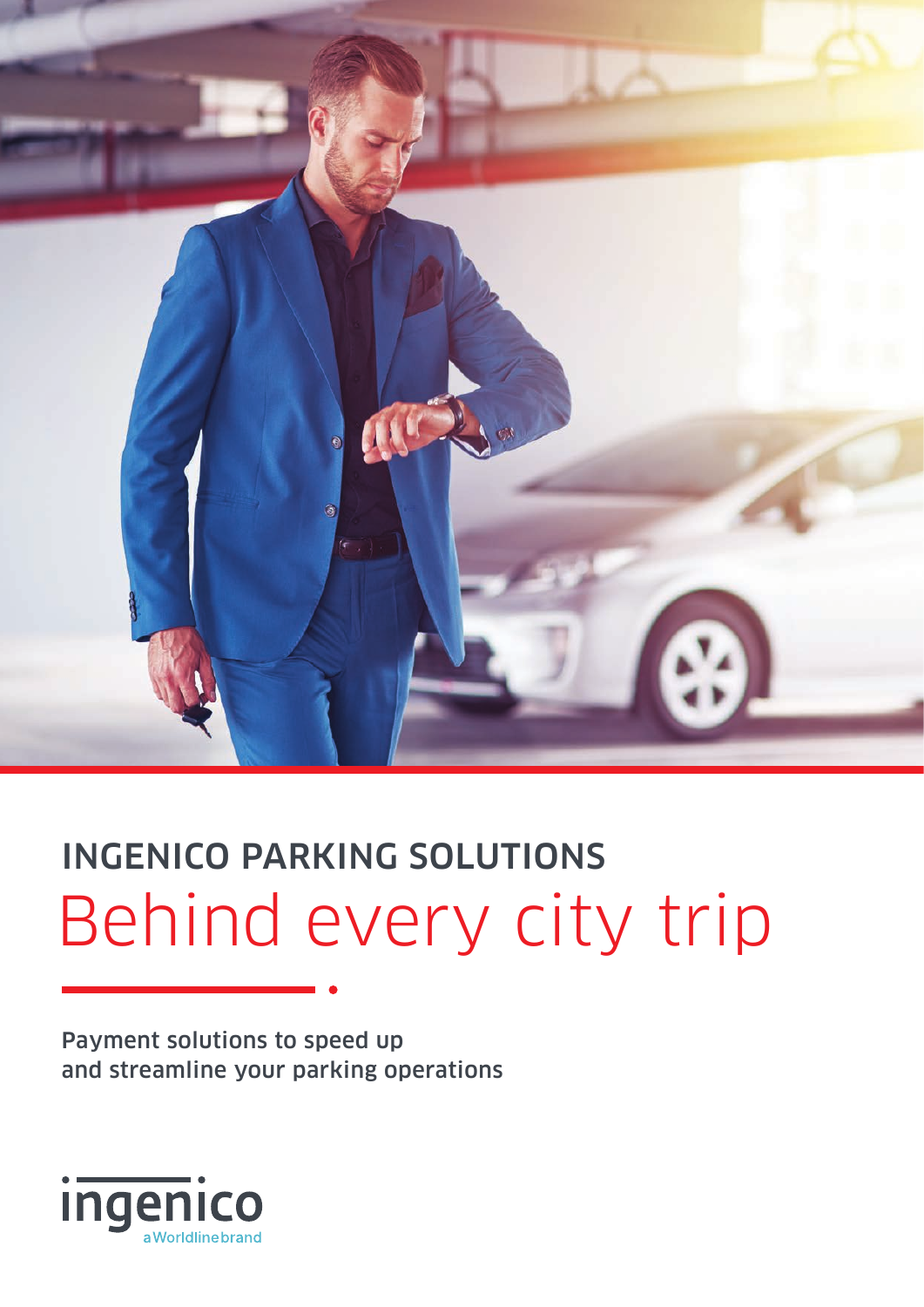## New challenges for urban mobility

The parking industry is evolving rapidly to adapt to the new concept of smart city. More than just places to park, off-street and on-street car parks contribute to **improve urban mobility, by providing additional services** such as EV charging, scooter and bike rental, connections with public transport…

In that context, **payment is a key component to simplify the customer journeys and transform the parking users' experience**. The goal is to make sure customers find their preferred payment methods, from bank and private cards to mobile payment, for a smooth and seamless city trip.



#### Our solution at a glance

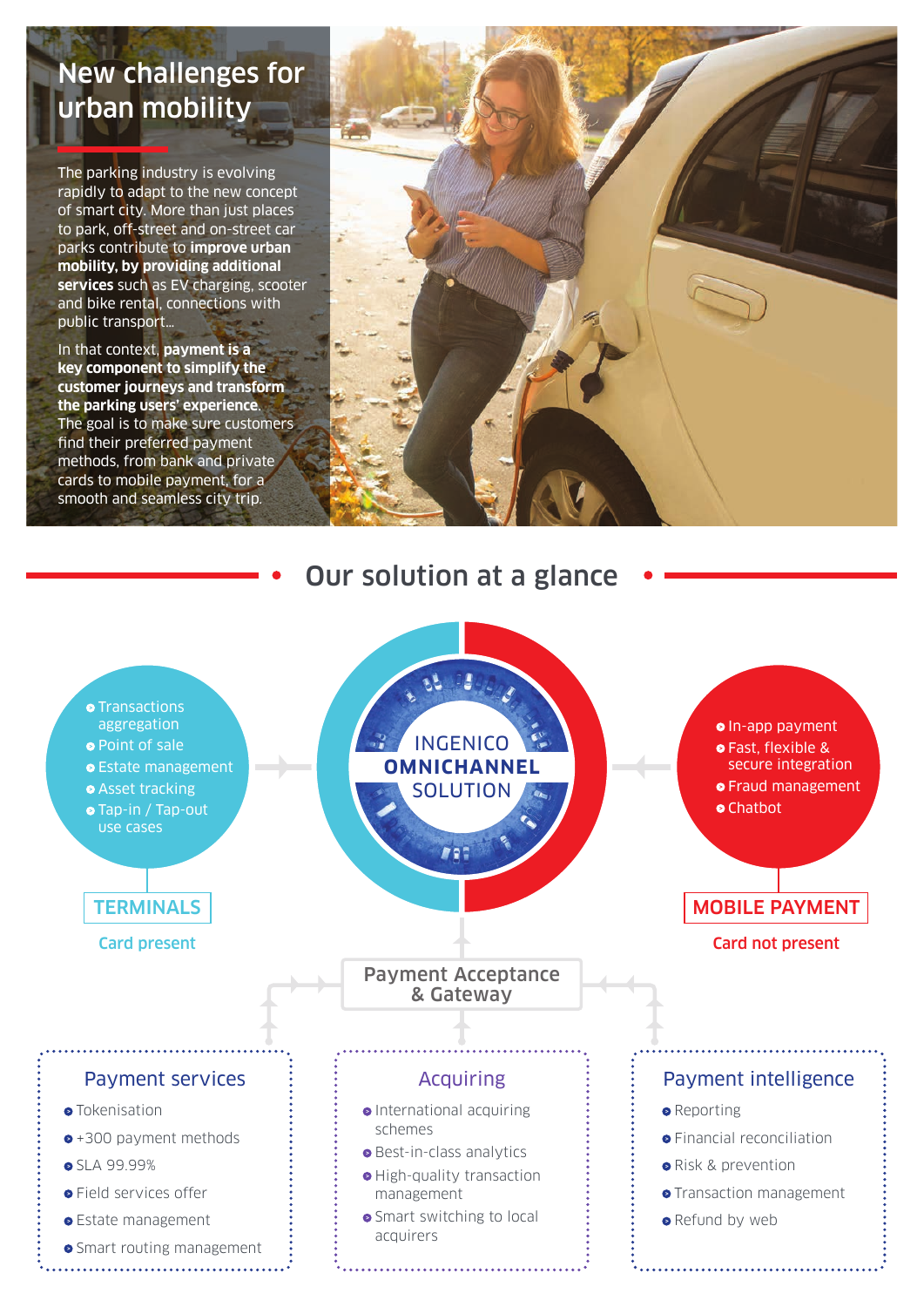

## Your benefits

- Capture **new business**
- **<sup>2</sup>** Decrease **operation costs & monitoring**
- **•** Reduce acceptance costs
- **<sup>2</sup>** Improve customer experience
- **•** Expand business geography
- **•** Secure **long-term investments**

### Ingenico in the parking market

78 MILLION transactions processed in 2018

(centralized in our Axis platform)

+36K for parking terminals worldwide

. . . . . . . . . . . . . . . . .

currently installed

€1.7 MILLION processed daily

## EV charging forecast

# 145 MILLION

electric vehicles worldwide by 2030, establishing EV charging as a key industry trend for parking

#### **Security**





- **PCI DSS & PTS compliant:** Level 1 PSP since 2008
- <sup>2</sup> 2014 First PCI P2PE certified solution
- **Point-to-point encryption:** P2PE to protect data in transit, coupled with asset tracking, to monitor and enable auditing of the terminal estate.
- **P** Reducing responsibility: P2PE reduces PCI DSS certification complexity, time & costs.

#### nexo standards



Created in 2015, nexo is the organisation responsible for the specification and standardisation of card payment flows at a European level.

Ingenico has been instrumental in the development of nexo standards and nexo-compliant solutions.

### Acquiring services



With it's **Bambora** platform, Ingenico now delivers acquiring services as part of the omnichannel solution, for a full-service offer.

Make global acquiring an asset. Benefit from enhanced profitability, control and the transparency enabled by best-in-class analytics.